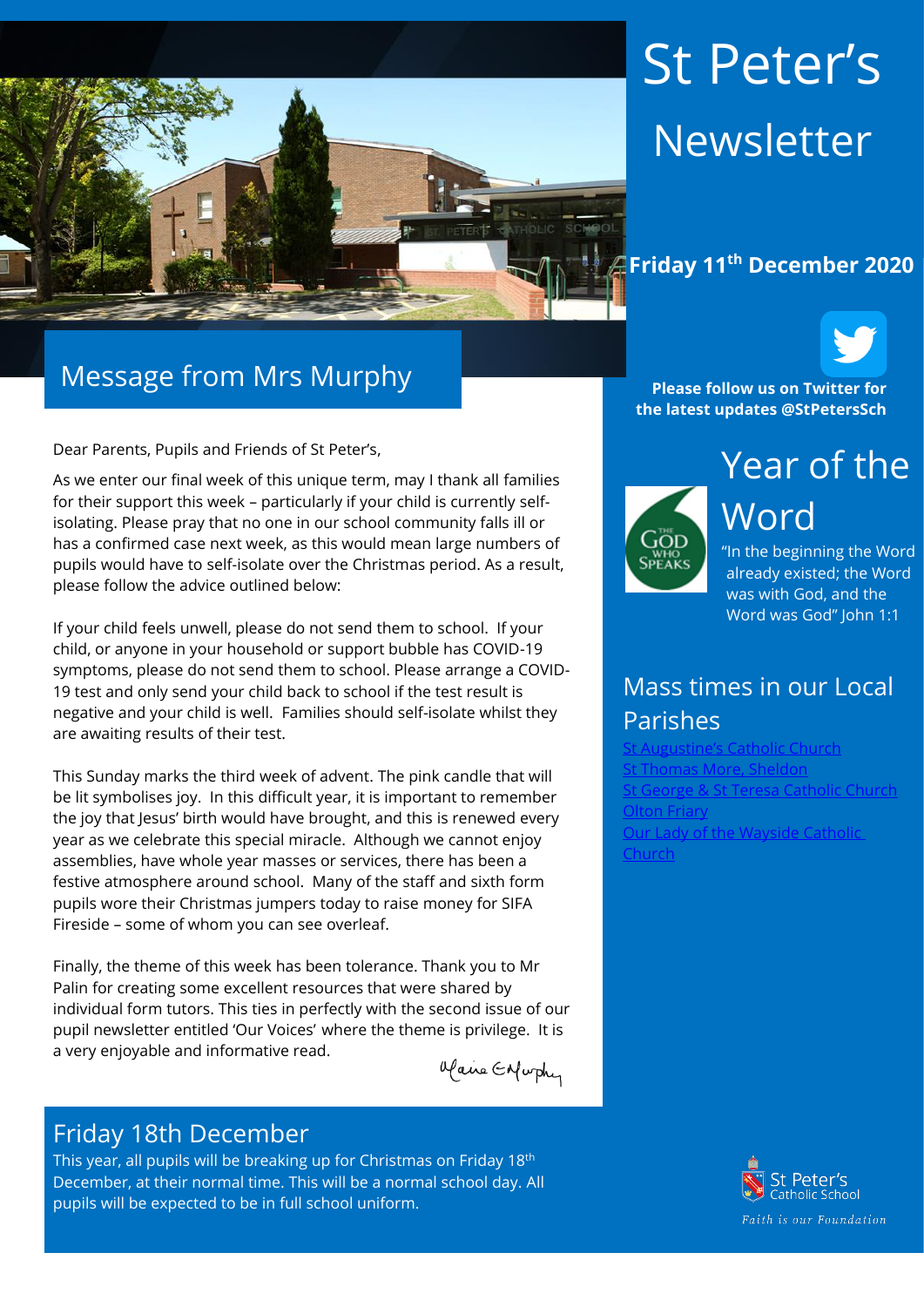## COVID Positive Cases

A reminder of the process undertaken in school when we receive notice of a positive case.



Our Voices Please find attached the latest edition of 'Our Voices', written by three of our Year 11 pupils.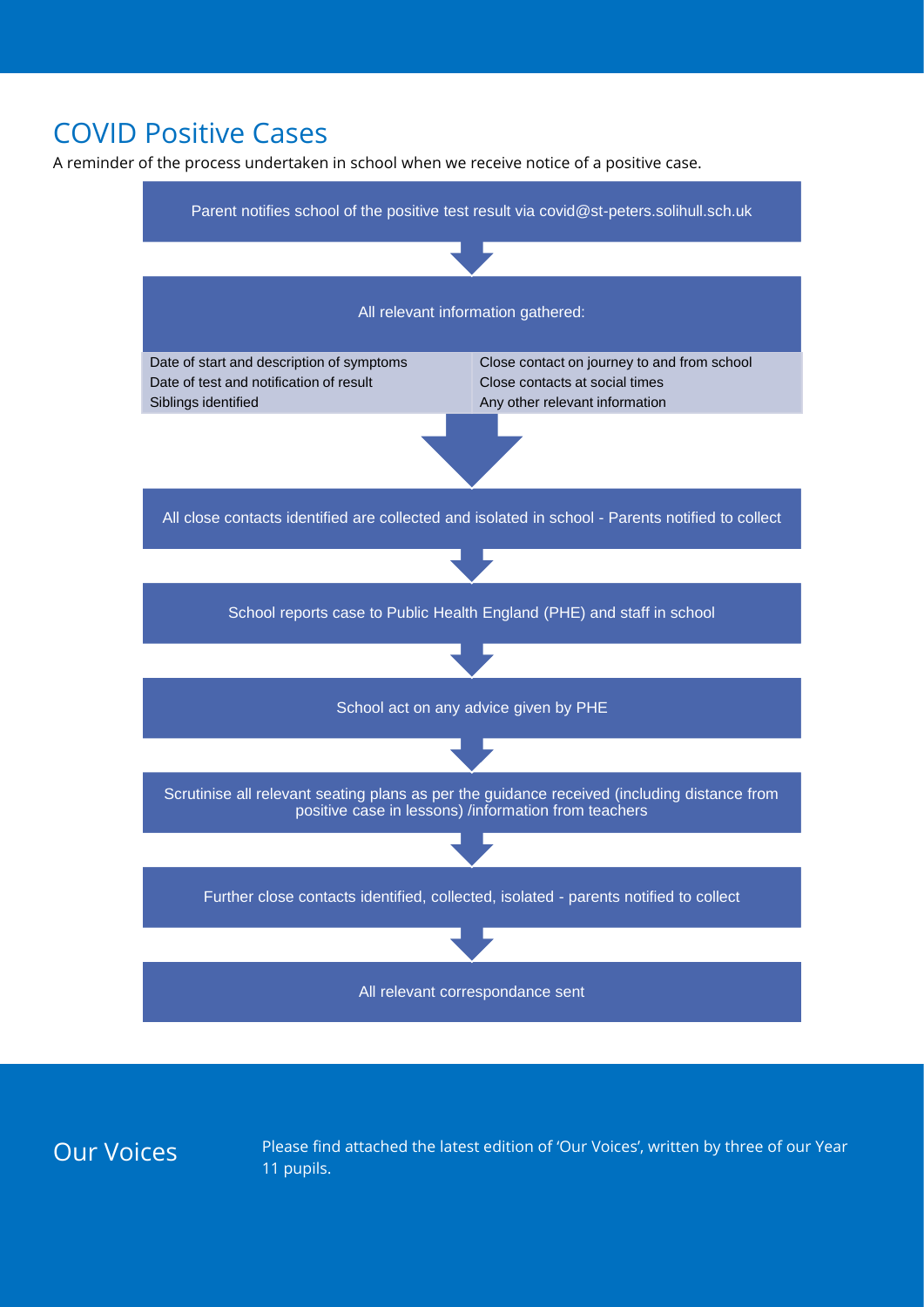# Christmas Jumper Day

Today, staff and pupils in Sixth Form joined in with annual Christmas jumper day. Money was raised for SIFA Fireside, the homeless charity. Here are some of the photos from earlier.